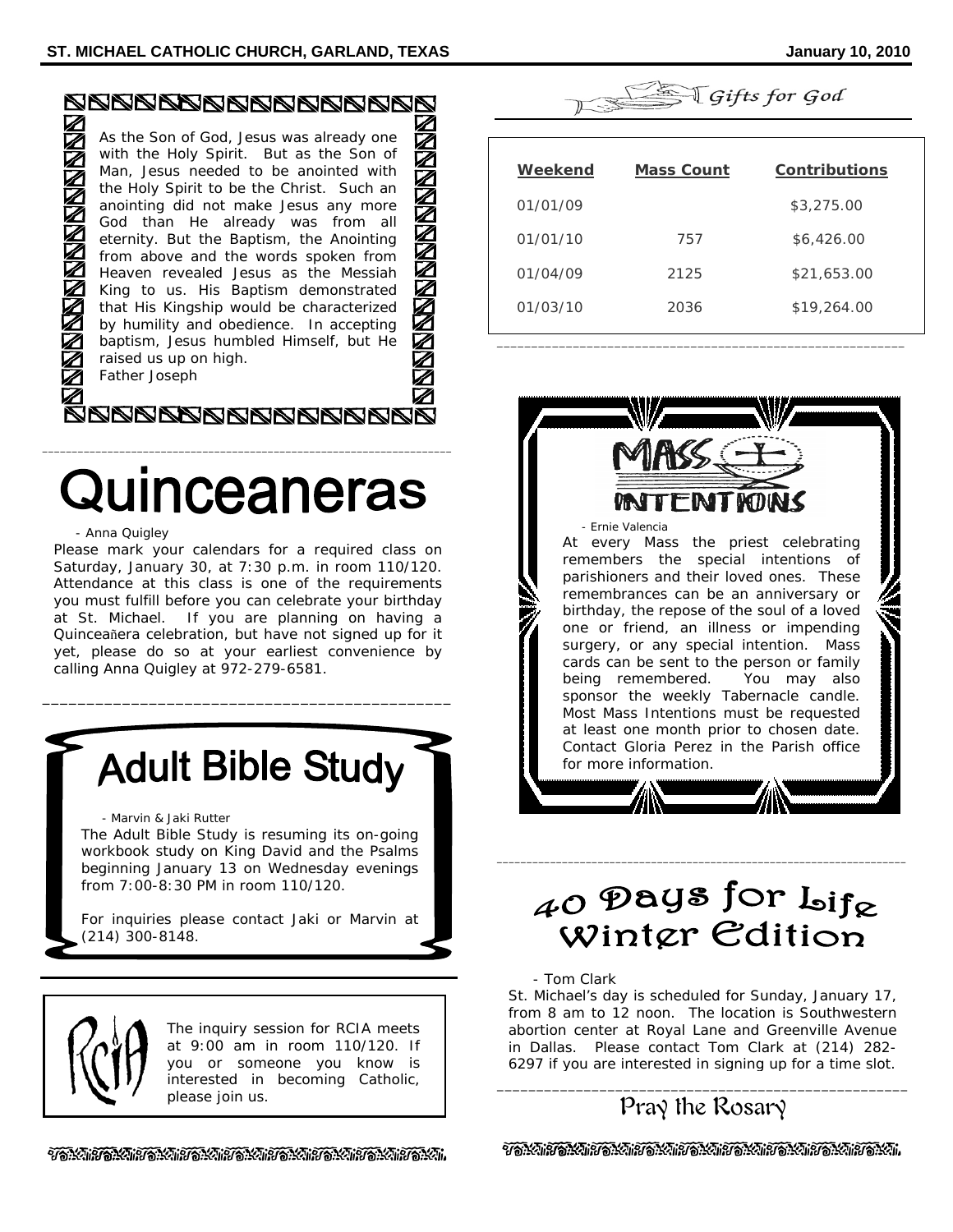# **CHUPIC**<br>Liturgies For The Week

#### **Saturday, January 9**

| 8:00 a.m.                    | +Maria Minh by Dawn Minh                             |
|------------------------------|------------------------------------------------------|
| 5:30 p.m.                    | +Sophie Wilkinson by Michael & Kay                   |
|                              | Samsone                                              |
| Sunday, January 10           |                                                      |
| 8:30 a.m.                    | SI Nicanor Rojas by Cresencia Pahela                 |
| 10:30 a.m.                   | +Richard Cummings by Tim & Fran                      |
|                              | McLaughlin & family                                  |
|                              | 12:30 p.m. Mass for the People                       |
|                              | 6:00 p.m. SI for the Priests of St. Michael Church   |
| Monday, January 11           |                                                      |
|                              | 8:00 a.m. + Michael Paul Mendenhall by Leila         |
|                              | Argamaso                                             |
| Tuesday, January 12          |                                                      |
|                              | 8:00 a.m. Blessed Virgin of Fatima by Nita Cotiangco |
| <b>Wednesday, January 13</b> |                                                      |
| 8:00 a.m.                    | +Virginia Q. Leija by Deacon Joe & Gloria            |
|                              | Perez                                                |
| Thursday, January 14         |                                                      |
|                              | 8:00 a.m. + Sophie Wilkinson by Michael & Kay        |
|                              | Samsone                                              |
|                              | 6:30 p.m. + Jake Wall by Lisa Gonzales               |
| Friday, January 15           |                                                      |
| 8:00a.m.                     | +Maria Minh by Dawn Minh                             |

Tabernacle candle is in memory of Lorenzo Pena by Felipe & Diane Salazar.



### **Please remember to throw out your gum before Mass, as it is disrespectful to chew gum before our Lord. Trash cans are located in the narthex. Thank you!**

|                              | <b>The Week Ahead</b>                          |
|------------------------------|------------------------------------------------|
| The Baptism of the Lord      |                                                |
| <b>SUNDAY:</b>               | January 10                                     |
| 6:30a.m.                     | Knights of Columbus Breakfast - Curran<br>Hall |
| $9:00$ a.m.                  | $RCIA - Rm. 110/120$                           |
| $11:00$ a.m.                 | 12:30 Choir - Chapel                           |
| 3:00 p.m.                    | Life Teen - Curran Hall                        |
| <b>MONDAY:</b>               | January 11                                     |
| 7:00 p.m.                    | Boy Scouts Meeting - Curran Hall               |
| <b>TUESDAY:</b>              | January 12                                     |
| 7:00 p.m.                    | Homebound Ministry - Rm. 140                   |
| 7:00 p.m.                    | 12 noon Choir – Curran Hall                    |
| 7:00 p.m.                    | St. Gregory Choir - Church                     |
| 7:00 p.m.                    | Immaculata Prayer Group - Rm. 210              |
| <b>WEDNESDAY: January 13</b> |                                                |
| 12:30 p.m.                   | Census Testing 2010 - Rm. 110/120              |
| 6:00 p.m.                    | Littlest Angel Choir Rehearsal - Church        |
| 6:30 p.m.                    | The Edge - Classrooms, Curran Hall, &          |
|                              | Sanctuary                                      |
| 7:00 p.m.                    | Life Teen - Youth Room                         |
| <b>THURSDAY:</b>             | January 14                                     |
| 7:00 p.m.                    | Come Home Gathering - Sanctuary                |
| 7:00 p.m.                    | Pre-Baptismal Class - Rm. 110/120              |
| 7:00 p.m.                    | Casino Night Planning Meeting - Rm. 140        |
| 7:00 p.m.                    | Young Adult Fellowship - Curran Hall           |
| $7:30$ p.m.                  | Contemporary Choir - Church                    |
| <b>FRIDAY:</b>               | January 15                                     |
| <b>SATURDAY:</b>             | January 16                                     |
| 10:00a.m.                    | Parents Meeting - Curran Hall                  |
| 4:00 p.m.                    | Confessions - Chapel                           |



# DAILY ADORATION

Your sacrifice of spending an hour with Jesus is thanking Him for all the sufferings that He endured to give us the gift of the Holy Eucharist. Our Lord sends many graces for your adoration. Please contact Sheila Seifert, (214) 552- 0636, to schedule you for an hour of your time.



**\_\_\_\_\_\_\_\_\_\_\_\_\_\_\_\_\_\_\_\_\_\_\_\_\_\_\_\_\_\_\_\_\_\_\_\_\_\_\_\_\_\_\_\_\_\_\_\_\_\_\_\_\_\_\_\_\_\_\_\_\_\_\_\_\_\_\_\_\_\_\_\_** 

ชัดนั้นเข้ดนั้นเข้ดนั้นเข้ดนั้นเข้ดนั้นเข้ดนั้นเข้ดนั้นเข้ดนั้นเข้ดนั้นเ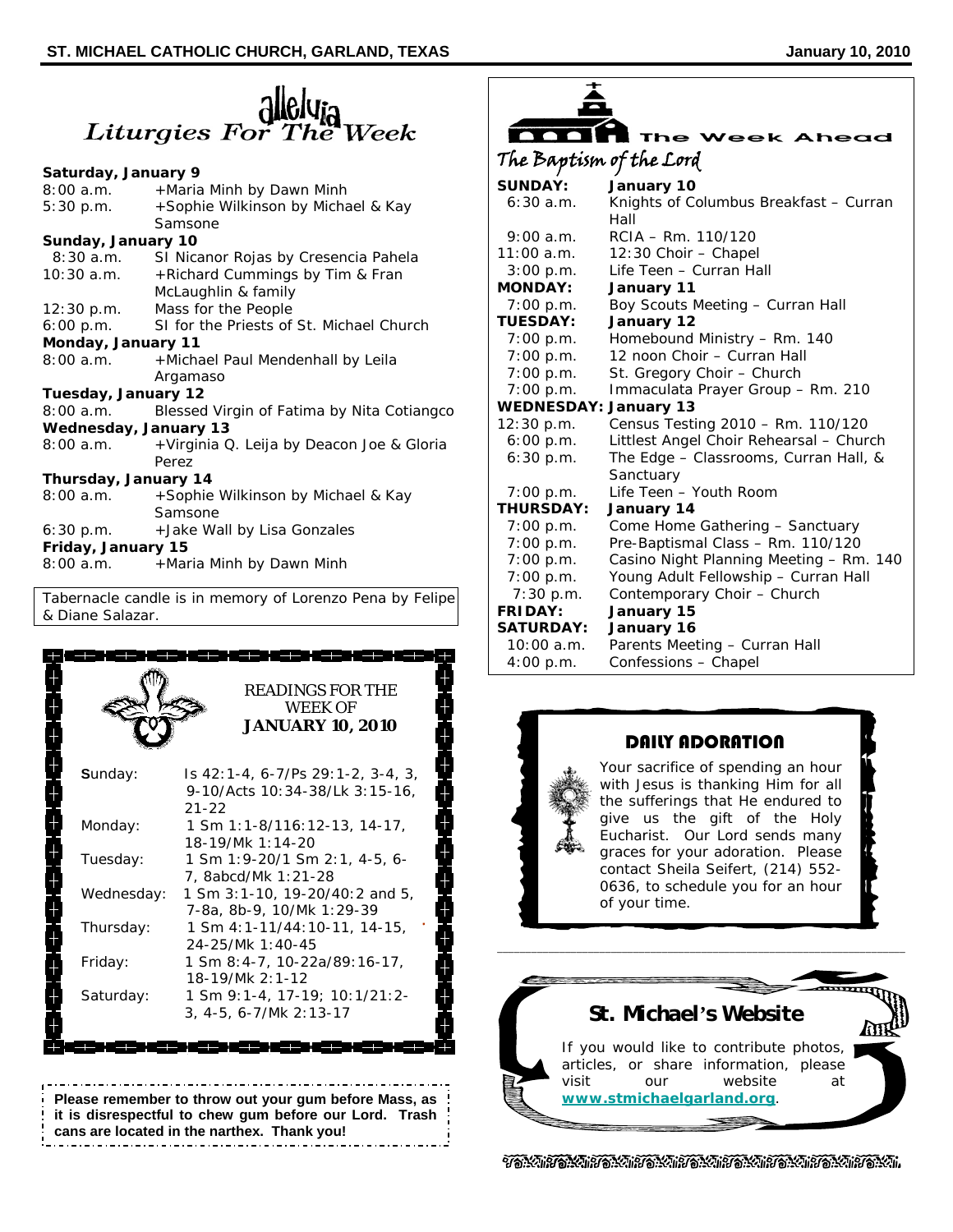

*"You will go out in joy and be led forth in peace; the mountains and hills will burst into song before you, and all the trees of the field will clap their hands!"*  Isaiah 55:12

What beautiful words to start off this New Year of 2010! And what a great spring session we have planned for our 'EDGERS,' as we come together again to fill the Curran Hall with faith-filled knowledge and laughter on January 13. A BIG thanks to all of our 'EDGE' volunteers for the weekly talents and treasures they bring with them, as they come to minister to our middle school youth every Wednesday night. Our volunteers truly are the treasures of St. Michael's!

I would like to take a moment to acknowledge Chantal and Ralph Barbosa for their generous contribution to the *'EDGE'* program for our Christmas party. We had a great time! It is parents/parishioners like you that believe in the program that make it all come together in Jesus' name. With heartfelt appreciation, the *'EDGE'* says THANK YOU and GOD BLESS YOU!

#### **CONFIRMATION CALENDAR of EVENTS:**

|                        | NOTE: This calendar is <b>ONLY</b> for the students who |
|------------------------|---------------------------------------------------------|
| attended the FIRST SS! |                                                         |
|                        | January 23, 2010 - CONFIRMATION RETREAT                 |
|                        | (Required)                                              |
|                        | January 24, 2010 - 3rd SUPER SUNDAY                     |
|                        | (All paperwork DUE today!)                              |
| March 7, 2010          | - 4th SUPER SUNDAY                                      |
|                        | (Confessions/Interviews)                                |
| April 22, 2010         | - Confirmation Rehearsal with                           |
|                        | Sponsor                                                 |
| April 23, 2010         | - Confirmation Ceremony with                            |
|                        | Reception following                                     |
|                        |                                                         |

QUESTIONS? Please call the office. Thank you for your cooperation. \_\_\_\_\_\_\_\_\_\_\_\_\_\_\_\_\_\_\_\_\_\_\_\_\_\_\_\_\_\_\_\_\_\_\_\_\_\_\_\_\_\_\_\_\_\_\_\_\_\_\_\_

## *QUESTIONS CATHOLICS (OR OTHERS) ASK*

**Q.** What is the container at the side of the sanctuary, what is it for, and why is there often a candle burning nearby, and why is it covered with a cloth?

**A.** That is called a "Tabernacle," and its sole function is as a place where the Consecrated Hosts left over after a Mass has been celebrated may be kept safely. The Tabernacle has a cover (the liturgical color of the day, e.g., white, green, purple or gold) and a light burning nearby as a sign that the Blessed Sacrament of Our Lord's Body and Blood are present. In this case, the Tabernacle is always locked for safety. If the Blessed Sacrament is not kept in the Tabernacle at the time, the colored veil is folded back and the door(s) are left open.



# **EVENTS CALENDAR**

| Jan. 10 |           | Pancake Breakfast, Curran Hall             |  |
|---------|-----------|--------------------------------------------|--|
|         | 14        | Officers' Meeting, 7 PM, Rm. 140           |  |
|         | $16 - 17$ | Super Bowl BBQ Pre-Sales - Holy<br>Smokers |  |
|         | 21        | Business Meeting, 7 PM, Curran Hall        |  |
|         | $23 - 24$ | Super Bowl BBQ Pre-Sales - Holy<br>Smokers |  |
|         | 24        | Free Throw Contest, 1 PM                   |  |
|         | 30-31     | Super Bowl BBQ Pre-Sales - Holy            |  |

Smokers

Congratulations to all winners of the Knights of Columbus Raffle, and thanks to all who participated in supporting our charities.

If you are interested in obtaining information about the Knights, please contact Gary Labac at (214) 649- 8043 or email labacg@verizon.net.

\_\_\_\_\_\_\_\_\_\_\_\_\_\_\_\_\_\_\_\_\_\_\_\_\_\_\_\_\_\_\_\_\_\_\_\_\_\_\_\_\_\_\_\_\_\_\_\_\_\_\_\_



## *Eye Glasses for the Poor of Honduras*

#### **- Gloria Perez**

Due to the current political unrest in Honduras, the Diocese of Dallas is, at this time, unable to sponsor mission trips to that country. However, the presidential elections will hopefully bring peace to Honduras. With that possibility, the Diocesan Medical Mission Team is hoping to travel to Trujillo in the spring of 2010. In preparation for this mission trip, the team is once again collecting "eye glasses," (both prescription and over the counter), that can be used to give sight to Hondurans who do not have access to optical clinics. Your support each year has enabled the Diocesan Medical Mission Team to provide over a thousand pairs of glasses to school children and the elderly of Honduras. Please help touch even more lives with improved vision!

#### **GUADALUPE RADIO STATION**

If you would like to submit an announcement to be aired on the Guadalupe Radio Station, please do so three weeks in advance of your event. If you have any questions, please contact Dave Palmer at **davepalmer@grnonline.com**.